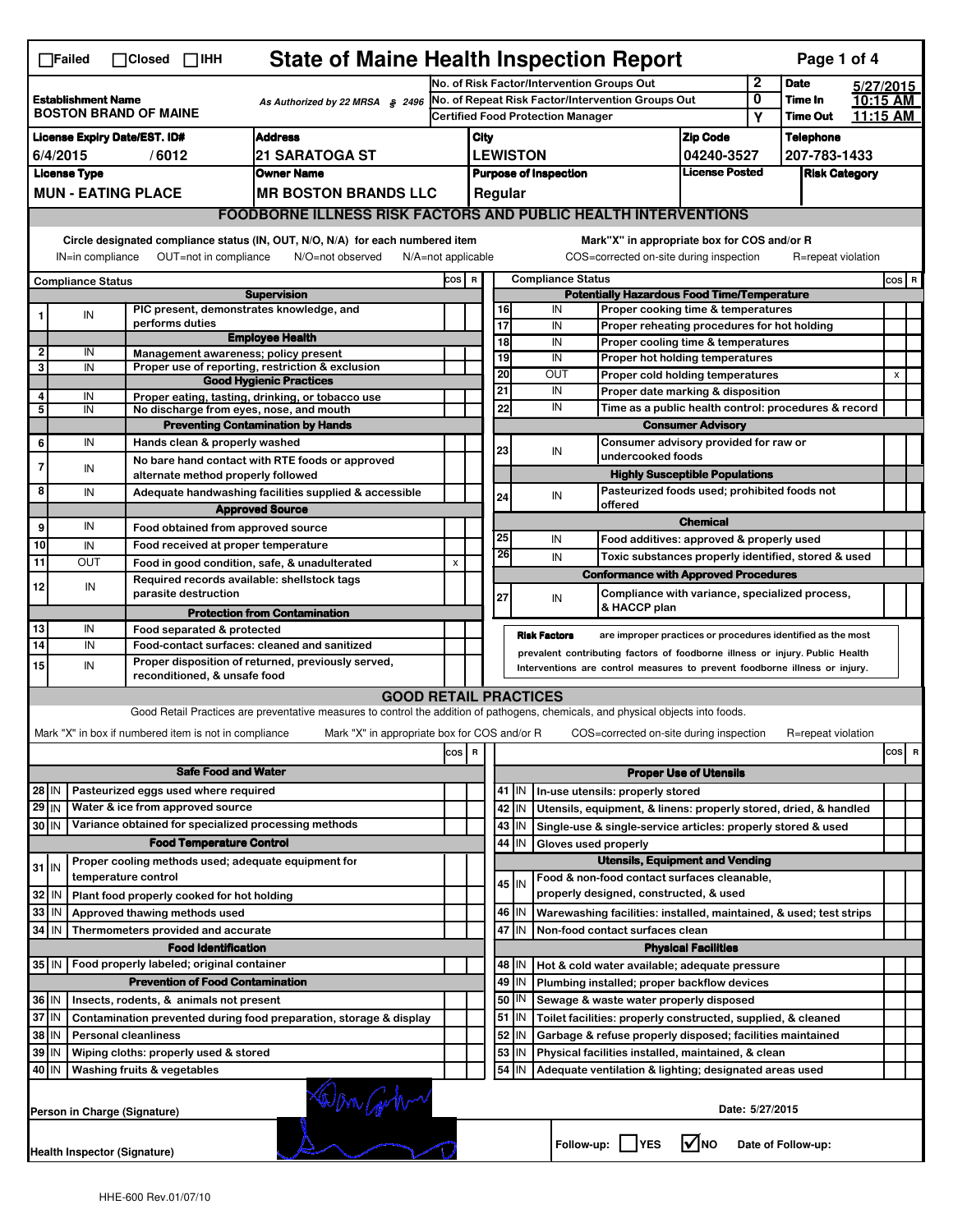| <b>State of Maine Health Inspection Report</b><br>Page 2 of 4 |                                         |     |                                 |                   |                                |                                  |  |  |  |  |
|---------------------------------------------------------------|-----------------------------------------|-----|---------------------------------|-------------------|--------------------------------|----------------------------------|--|--|--|--|
| <b>Establishment Name</b><br><b>BOSTON BRAND OF MAINE</b>     |                                         |     | As Authorized by 22 MRSA        | 5/27/2015<br>Date |                                |                                  |  |  |  |  |
| License Expiry Date/EST. ID#<br>/6012<br>6/4/2015             | <b>Address</b><br><b>21 SARATOGA ST</b> |     | City / State<br><b>LEWISTON</b> | ' ME              | <b>Zip Code</b><br> 04240-3527 | <b>Telephone</b><br>207-783-1433 |  |  |  |  |
|                                                               | <b>Temperature Observations</b>         |     |                                 |                   |                                |                                  |  |  |  |  |
| Location                                                      | Temperature                             |     |                                 | <b>Notes</b>      |                                |                                  |  |  |  |  |
| butter                                                        | 75                                      | out |                                 |                   |                                |                                  |  |  |  |  |
| hot water                                                     | 120 plus                                |     |                                 |                   |                                |                                  |  |  |  |  |
| refrigerator                                                  | 39                                      |     |                                 |                   |                                |                                  |  |  |  |  |

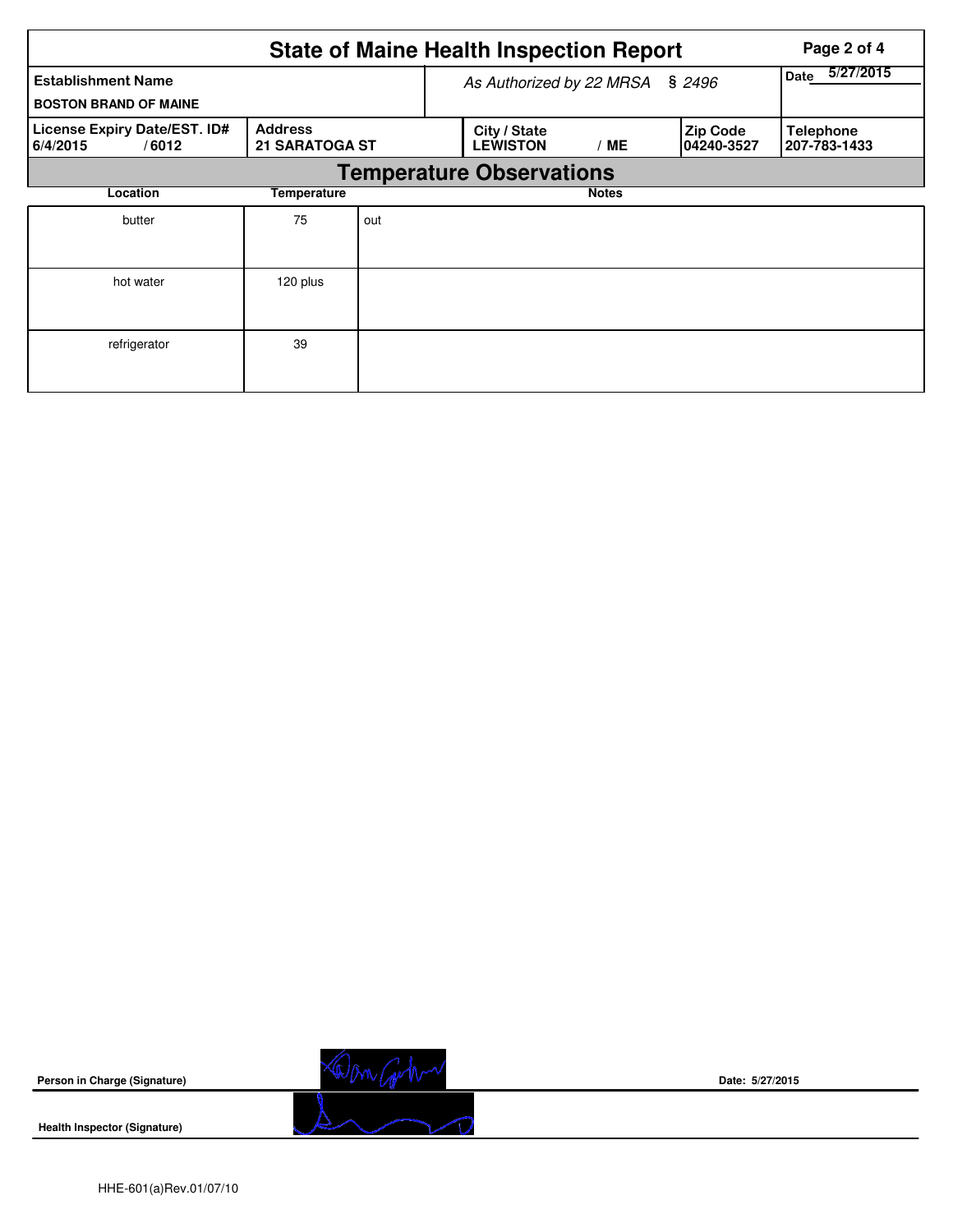|                                                                                                                                                    | Page 3 of 4                             |                                 |    |                               |  |  |  |  |
|----------------------------------------------------------------------------------------------------------------------------------------------------|-----------------------------------------|---------------------------------|----|-------------------------------|--|--|--|--|
| Date<br><b>Establishment Name</b><br><b>BOSTON BRAND OF MAINE</b>                                                                                  |                                         |                                 |    |                               |  |  |  |  |
| License Expiry Date/EST. ID#<br>6/4/2015<br>/6012                                                                                                  | <b>Address</b><br><b>21 SARATOGA ST</b> | City / State<br><b>LEWISTON</b> | ME | <b>Zip Code</b><br>04240-3527 |  |  |  |  |
| <b>Observations and Corrective Actions</b>                                                                                                         |                                         |                                 |    |                               |  |  |  |  |
| Violations cited in this report must be corrected within the time frames below, or as stated in sections<br>8-405.11 and 8-406.11 of the Food Code |                                         |                                 |    |                               |  |  |  |  |
| 11: 3-202.15: C: Food packages are not in good condition and do not protect the integrity of the contents.                                         |                                         |                                 |    |                               |  |  |  |  |

INSPECTOR NOTES: potatoes are green cannot be used-discarded-corretced on site-pic did not serve these potatoes

20: 3-501.16.(A).(2): C: PHF not maintained at 41 F or less.

INSPECTOR NOTES: will discard after 4 hours

**Person in Charge (Signature)**



**Date: 5/27/2015**

**Health Inspector (Signature)**